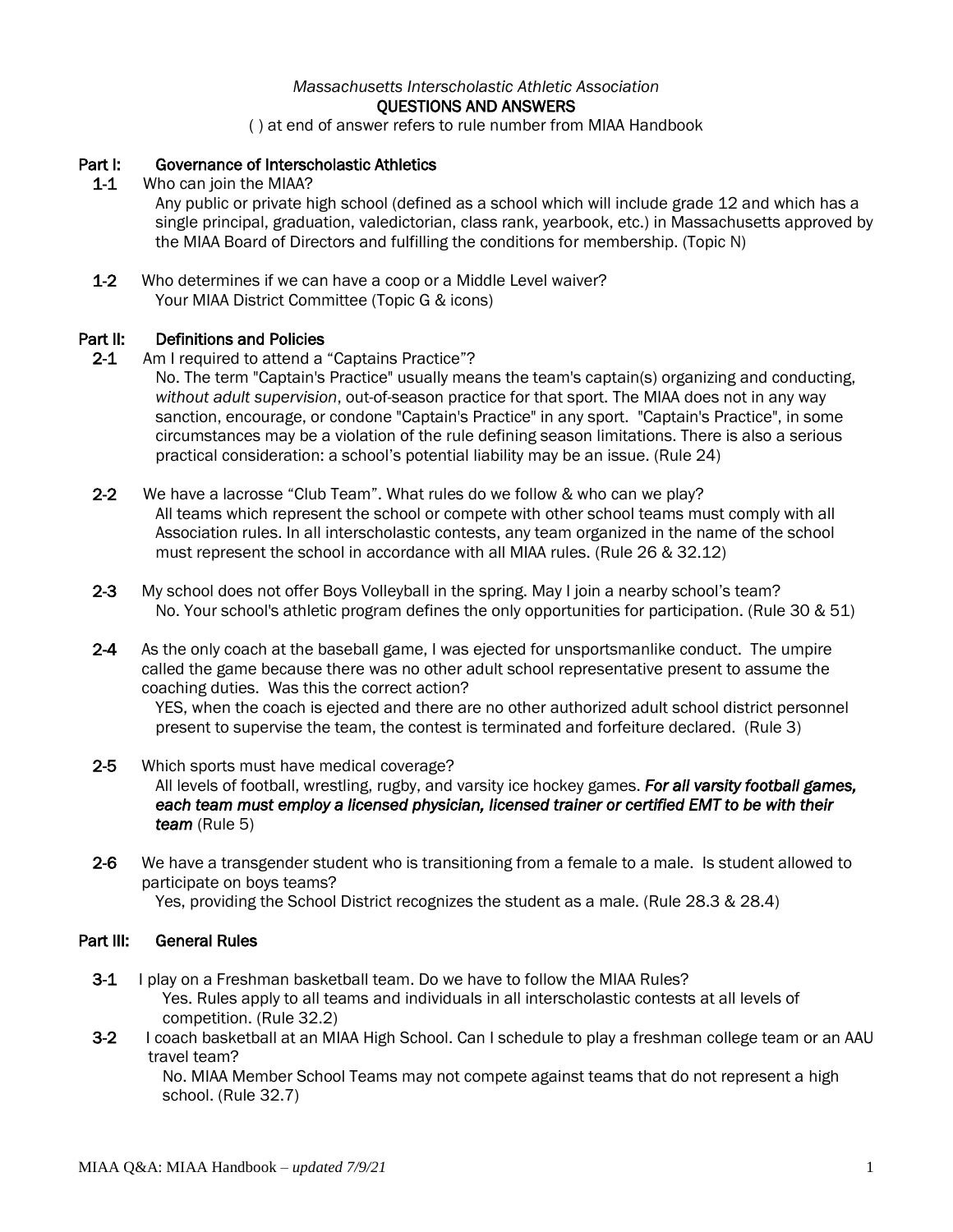3-3 Is it permissible for a school to sponsor a spring vacation basketball tournament and invite other school teams?

No. This would be a violation for each school involved. (Rule 35.2)

3-4 Is it a violation when a school vehicle is used to transport students to a winter freestyle wrestling tournament?

No. Since it is during the winter season. (Rule 32.2 and Rule 41)

- 3-5 Can school uniforms or equipment be used by students participating in all star contests? Yes. Providing the All-Star Game is played before the end of the MIAA Tournament for that sport, and is sponsored by a member school. (Rule 38)
- 3-6 Could a school provide facilities, sport specific apparatus (such as batting cages, football sleds, nets, etc.), school equipment (such as football helmets and shoulder pads, balls, etc.) to be used during the summer?

Yes. Schools may issue equipment (butnotuniforms) during the out-of-season period, but school districts should review any liability issues that could arise from such issuance. (Rule 41)

- 3-7 Could a school authorize school district vehicles to be used to transport individuals and/or teams to summer camps or clinics if approved by the local school board? No. A coach/school may not provide transportation for candidates of his/her team to an out-ofseason athletic activity/camp. (Rule 41)
- 3-8 At what point does an individual become a "coach" and at what point does the out-of-season rule apply to that new coach?

The MIAA considers the last coach of record as holding that position until replaced. Once hired by the School District, then the coach must follow Out-of-Season Limitations. (Rule 40)

- 3-9 Could a gymnastics coach be coaching in the same training facility with current and/or potential athletes if those athletes are being coached by someone else? Yes. A coach may be in the same facility. (Rule 40.5)
- 3-10 We have a former NBA player now living in our community. Is it permissible to bring him in to assist in practices once in a while?

Yes. This person would be considered a volunteer coach and must be approved as a coach according to local school district policies. Volunteer coaches are subject to all MIAA rules in the same manner as paid coaches. (Rule 40.2)

3-11 Are there any restrictions regarding alumni returning to the school during the winter break to assist with the wrestling program?

Yes. Alumni assisting in any manner with a school sports program must be approved volunteers according to local school district policies. (Rule 40.2)

- 3-12 Since a coaching contract is typically four to five months in length; could a coach work with students outside the parameters of the coaching contract during the school year? No. When a coach is hired to coach an interscholastic team, that coach has committed to following MIAA Rules, throughout the school year. (Rule 40)
- 3-13 Could a coach be involved in coaching one of his/her athletes who has been nominated as a member of a regional or national team in that sport during the out-of-season time period? No. Between seasons a coach may conduct a meeting(s) with team candidates only to elect captains, collect equipment, issue equipment, to provide for physical examinations, to conduct legitimate fund-raising events, or to offer wellness workshops or activities. (Rule 40.1)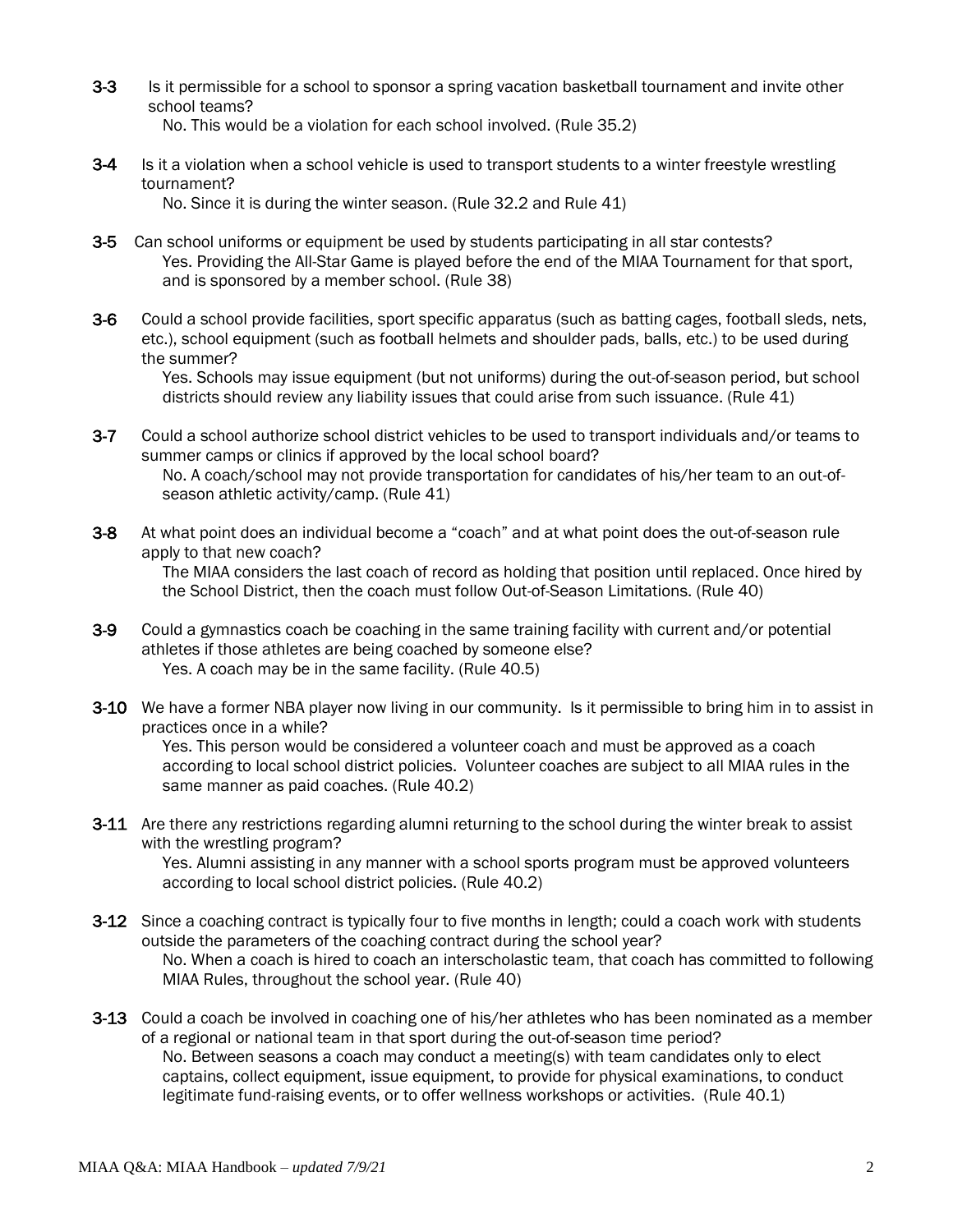- 3-14 Could a coach work with his/her student athletes at a club, YMCA, YWCA, college, etc., during the school year out of his/her sport season, if that position was his/her primary source of income? Yes. Providing all offerings are open to all, rates are the same for all, and his/her candidates are less than 50%. (Rule 40.5)
- **3-15** May a coach take a player to a clinic for his/her sport during the school year? Yes – during the sport season. No – during the out-of-season time period. (Rule 40.1)
- 3-16 Could a middle level softball coach hit balls with his/her daughter in the neighborhood park? Yes. MIAA Out-of-Season rules do not prohibit immediate family obligations. (Rule 40.1)
- **3-17** Although not coaching the team, could a basketball coach take his/her players to a spring tournament?

No. The coach may provide, post, or distribute information to his/her players regarding the spring tournament, but could not transport them to the site or be involved in coaching. (Rule 41)

- **3-18** May a high school coach serve as the head or assistant coach for an AAU basketball team comprised of high school athletes from different schools? Yes. If the athletes are not from the coach's high school team, or if the coach's candidates are in the minority, and no more than 2 candidates are on the court playing in a game at the same time. (Rule 40.5)
- **3-19** Is it a violation for a coach or school designee to distribute information for clinics and camps prior to the last state tournament? No. This is not a violation, but distribution of materials should be approved by school administrators. (Rule 40)
- 3-20 Is it a violation if the swim coach of our high school, who is employed to coach swimming only, also works for the community pool and serves students from the school as the AAU Swim Team coach? No. Providing all offerings are open to all students in the school, rates are the same for all, and his/her candidates are less than 50%. (Rule 40)
- **3-21** My team did not qualify for postseason playoffs. How long can we continue to practice as a team with our coach? You cannot continue to practice once your schedule is completed. (Rule 35)
- **3-22** Is it OK for a coach to work with seniors after they have finished their season? Yes. Seniors would no longer be candidates once the season is complete. (Rule 35)
- 3-23 I coach a varsity basketball team and want to coach during the out-of-season and know the 50% rule of candidates. What/Who is a candidate? A candidate is defined as a varsity or sub-varsity athlete who participated in a high school program at some interscholastic level the previous year and has eligibility remaining, a  $6<sup>th</sup>$  grade student in a  $7-12$  HS or an  $8<sup>th</sup>$  grader in a 9-12 HS. (Rule 40.4)
- 3-24 During the summer, a school coach attends camp along with squad members who have remaining eligibility and, while at camp, instructs squads of students from his school. Is this permitted? No, if in the sport that he coaches and 50% or more are candidates. Yes, if in another sport. (Rule 40.1)
- **3-25** Since a coach may have one preseason meeting with his/her squad, is it permissible for that meeting to take place at a University of MA basketball game prior to the start of the MIAA basketball season.

No. (Rule 40.1)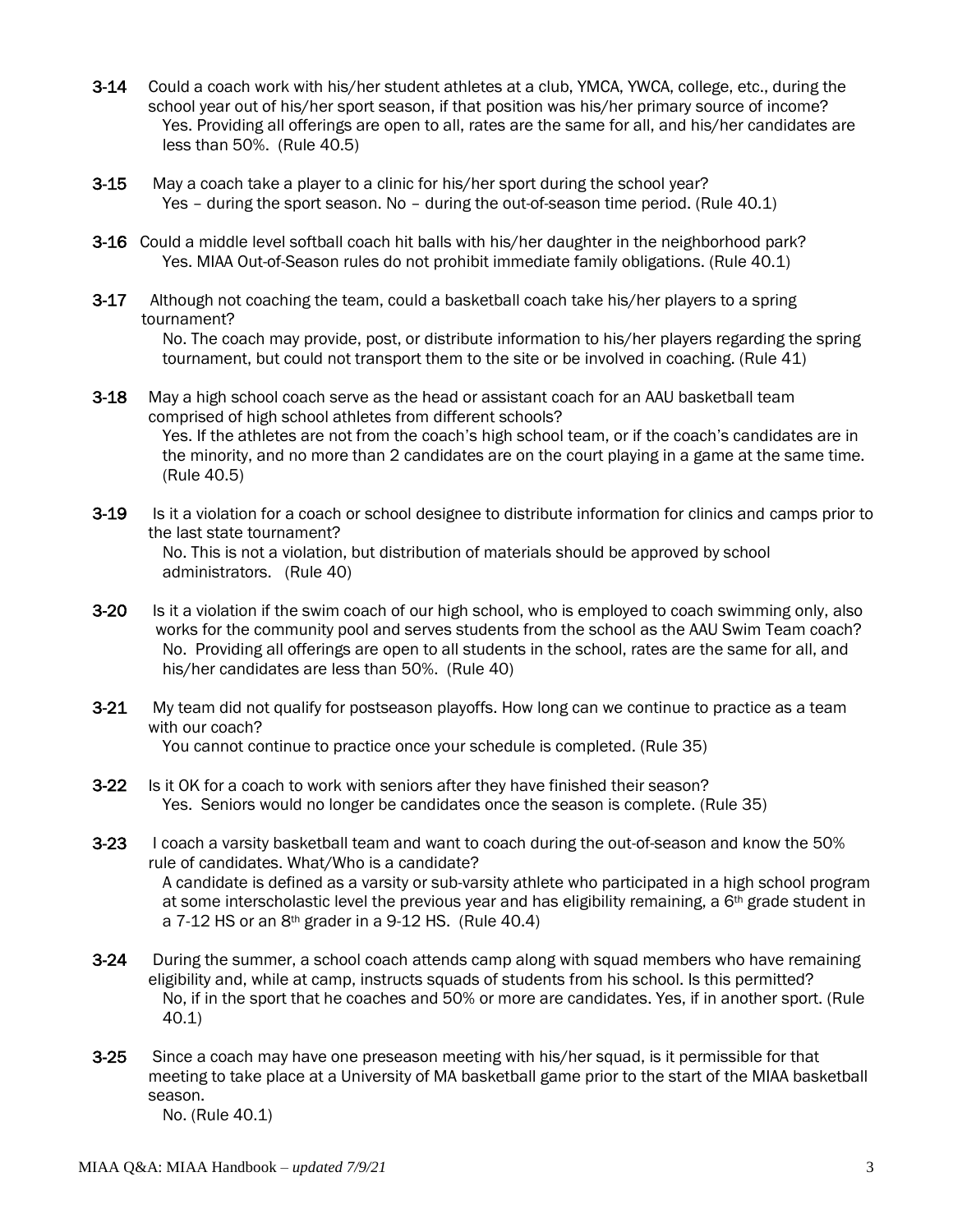- 3-26 Is unsupervised use of school outdoor facilities for specific sport practice by several "team members" in violation of out-of-season rules?
	- This "practice" is a violation only if the school or coach organizes or promotes it. (Rule 41)
- 3-27 May a softball coach of a school team coach a member of that school's basketball team in an AAU league during the softball season?

No. High School Coaches (paid or volunteer) of one sport may be involved in Out-of-Season activity of another sport during the summer only. (Rule 40.8)

- 3-28 Could a football coach supervise the weight room in August? Yes. Schools may sponsor a year-round weight training and conditioning program that must be open to all students and cannot include instruction in specific sport skills and/or drills. Each school has the authority to determine who will supervise the weight room. (Rule 40.4)
- 3-29 My school has advertised in the school bulletin that the weight room will be open for wrestlers beginning October 1st. Can students not interested in wrestling be denied access to the weight room? No. The access to the weight room is considered to be part of a year-round conditioning program and must be open to all students within the school. (Rule 40.4)
- 3-30 Could a school district approved conditioning coach or supervisor test the participants in a summer conditioning program prior to the start of the fall sports season? YES, testing of participants is permissible as long as the testing is a normal portion of the conditioning program and the test does not include any activity that resembles a drill or specific function of any sport. (Rule 40.4)
- 3-31 Could a coach have an open gym time period for his/her sport during the noon hour or after school outside the regular sport season, during the school year? NO, schools may sponsor a year-round open gym program, with the program open and promoted to all students, with a range of activities available. No coaching is permitted. The gym supervisor must be approved by the school. (Rule 40.6)
- 3-32 A coach opens the gymnasium and supervises but does not direct drills for students. A variety of activities are available and the gym is open to all. Is this a violation? NO. (Rule 40.6)
- 3-33 The softball coach wants to set up the batting cage during the open gym time period each day. Is this legal?

YES, as long as a number of sport opportunities are available for the interested students (batting cage, volleyball net and standards, basketball hoop, etc.). Coaches may not give instruction, but may provide general supervision. Candidates attending must be less than 50%. (Rule 40.6)

- 3-34 Is it legal for the basketball coach to be supervising the gym while the basketball team players are running drills or plays during open gym time? YES, as long as the players are not being coached, represent less than 50% of candidates, and the coach has not directed "the activity". (Rule 40.6)
- 3-35 Is it legal for the volleyball coach to play with the students during open gym? YES, as long as no coaching is taking place and candidates are less than 50%. (Rule 40.6)
- 3-36 Our coach is planning to sponsor an open gym for the basketball players in October as a preparation for the upcoming season. He has a written schedule for conditioning and plays to work on, and he will be there to assist as needed. Is that legal?

NO, coaches may conduct practice ONLY during the MIAA sport season. (Rule 40.1)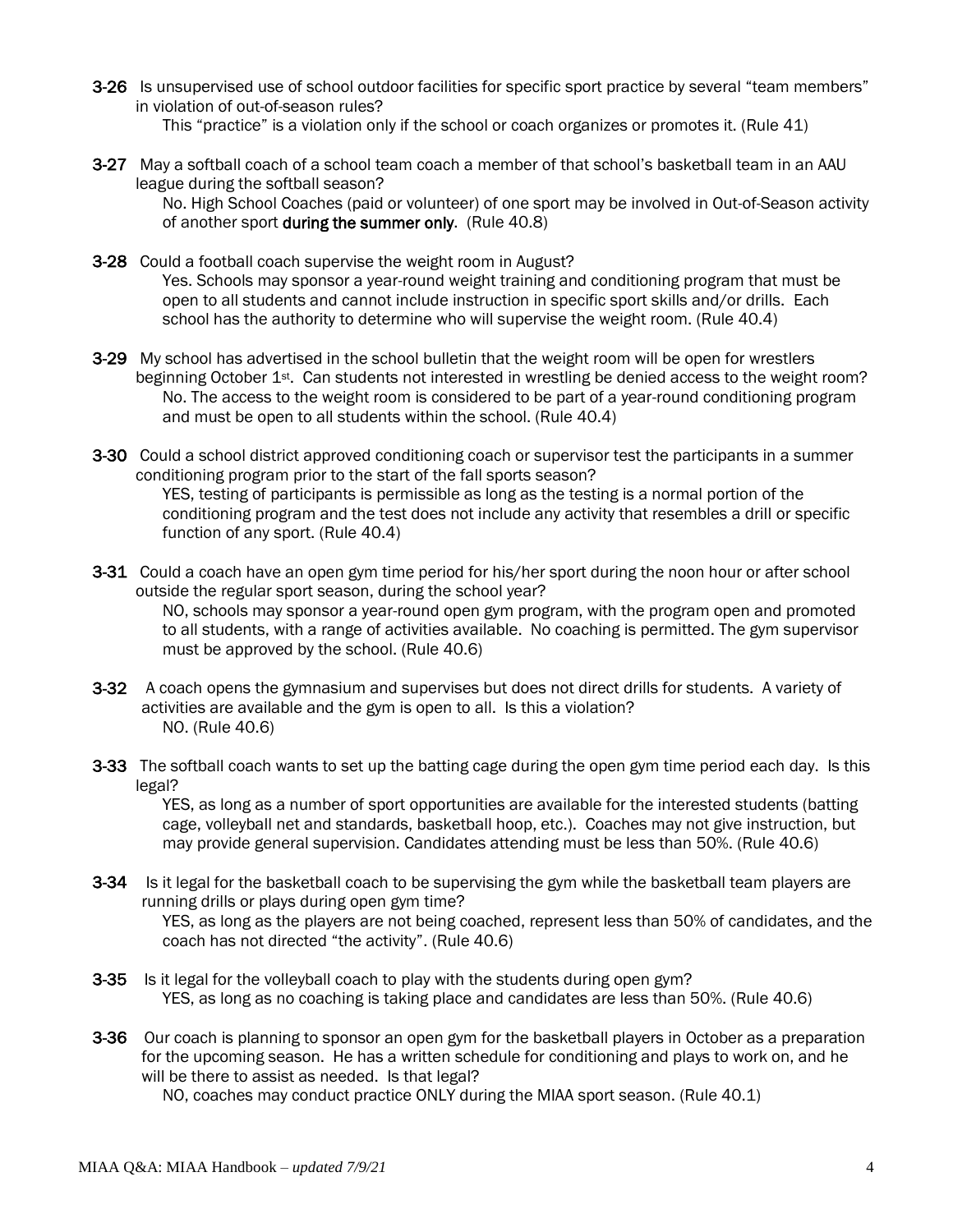- 3-37 Is it OK for 8<sup>th</sup> graders to practice with high school teams? No, unless Grade 8 is part of the High School and under one principal. (Rules 40, 51, and 55)
- 3-38 Can the non-qualifying track athletes continue to practice if 1 or more of team is still competing in Divisional, All-State or New England Tournaments? Yes. (Rules 35.1, 35.2 & 35.3)
- 3-39 Two of our tennis players qualified for the NFHS National Championship. Can they participate? Yes, if sanctioned by the NFHS and MIAA (Rule 34.1.4)

#### Part IV – Rules Affecting an Individual Student Athlete or Coach

- 4-1 Must all eligibility criteria be met prior to a participant trying out for a particular sport or activity? A student participant is not required to meet all eligibility standards to try out. The MIAA rules govern interscholastic participation; practices or tryouts are intraschool events and local schools may establish criteria that must be met prior to tryout participation. Note: Student must be enrolled and attending school (unless a new student during the fall season) and a physical exam is required prior to the first practice. (Rule 51 & 55)
- 4-2 Can a student who turns 19 years of age in July compete for a fall sport? No. A student shall be under 19 years of age, but may compete during the remainder of the school year, provided that his/her birthday occurs on or after September 1 of that year. (Rule 60)
- 4-3 Can a student who turns 16 in May of the previous school year compete on a freshman high school athletic team?

NO. For Freshman competition, a student shall be under 16 years of age but may compete during the remainder of the school year provided that the sixteenth birthday occurs on or after September 1 of that year. (Rule 60)

4-4 As a home school student, where can I compete in athletics?

A home school student has athletic eligibility in his/her resident public school of record, providing the local school committee has approved participation opportunities for all home schoolers. In order to participate in activities/athletics the student must be a registered home school student with the school district and must meet all the eligibility requirements for participation. (Rule 54)

4-5 My family has lived in school district A for many years, and then we moved to a new school district at the beginning of the second semester. It is near the end of my wrestling season. Am I eligible at my new school to participate in the remainder of the wrestling season?

YES. But only if your entire family unit has relocated, and at your previous school your parents change of residence necessitated a transfer of schools. You have immediate transfer rule eligibility at your new school, provided you meet all other eligibility requirements of participation at your new school. (Rule 57.7.1)

Note: Your new school and coaches will decide whether you can join a team mid-season and then will make the decision on the level and degree of your participation

- 4-6 Can an academically ineligible student participate in practices, but not compete interscholastically? YES. An ineligible student may practice only, subject to local school regulations. (Rule 51 & Rule 32.8)
- 4-7 For academic eligibility purposes, is it necessary to check eighth grade transcripts for incoming ninth graders?

Academic Eligibility of Middle Grade Students Entering Grade 9: The Board of Directors has ruled that as soon as a student participates in a MIAA sanctioned sport, then that student is bound by the MIAA academic standard (and the more strict local standard, if one exists) from that point in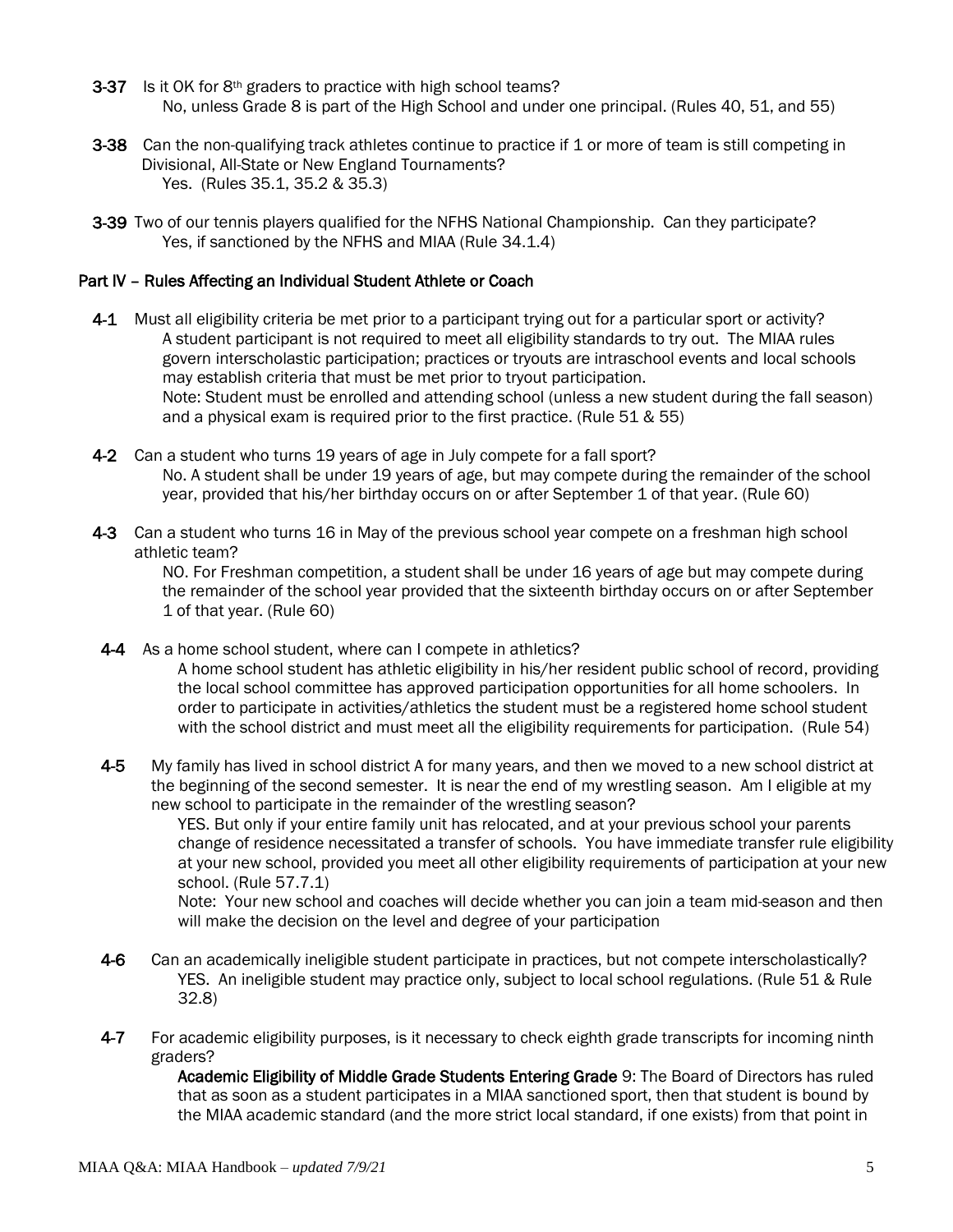time. Non-participants will have a "fresh start" with regard to academic eligibility when they first enter Grade 9.

Rationale – the Board believes that athletes have had the privilege of participation, and therefore should

be bound by the academic eligibility standard in place at the time of their participation. (Rule 57.7.2)

4-8 My high school has a pass-all-classes academic requirement for athletics. During the second term, I failed one class. I meet the MIAA academic standard but do not meet the school district academic standard. Can I still participate in athletic contests?

> NO, you are an ineligible athlete because you do not meet your school district academic standard which the MIAA recognizes and supports. (Rule 58 & Rule 32.10)

4-9 I am on the football team but academically ineligible due to my final grades from the previous school year. Our football team has a jamboree prior to the start of school this year. Can I play in the jamboree?

NO. You cannot participate in interscholastic competition until you become academically eligible (when first term grades are issued). (Rule 58 & Rule 32.8)

4-10 I dropped out of school with 5 weeks remaining in the semester last spring. Can I now play football this fall?

> No. When a student drops out of school then decides to return to the same school he/she cannot become eligible for athletics until a report card is issued and a minimum 2 months attendance is achieved. (Rule 55)

4-11 I overslept this morning and did not get to school until the start of 4th period. Can I play in tonight's game because I missed part of the school day?

The MIAA does not have a rule on attendance/tardiness the day of a contest. Most all member schools have an attendance/tardiness rule for practice and game days. Please check with your athletic director on your eligibility to compete in tonight's game.

4-12 My family moved to a new school district at the end of the first semester of the school year. I did not do well academically at my old school and would have been ineligible at the start of the second semester due to my poor grades. At my new school district I would be eligible because its' academic standard is not as restrictive. Which standard is applicable in my situation?

> The academic standard of the school you will be attending is the standard that you will be held accountable to at the start of the second semester at your new school, providing you moved with your parents and your school transfer was necessitated by their change in residence. (Rule 58 & Rule 57.7.1)

- 4-13 Do I need to own my home in order for my son to have athletic eligibility? NO, home ownership has nothing to do with athletic eligibility. The important factor in establishing athletic eligibility is the school district where the entire family unit lives full time.
- 4-14 I am a basketball player, and my entire family unit moved from another state to Massachusetts over the weekend. Can I play basketball at my new school? YES. You are immediately eligible as soon as you enroll in your new school, if the transfer of schools was necessitated by the change in residence, and your receiving school administration verifies you as eligible by all other standards because you cannot legally continue attendance at your current school. (Rule 57.7.1)
- 4-15 I have attended a private high school outside of my resident school district the past two years. My family is moving again to another school district. Where is my athletic eligibility? At your private school since you can continue there. You would be ineligible at your new school district. (Rule 57.7.1)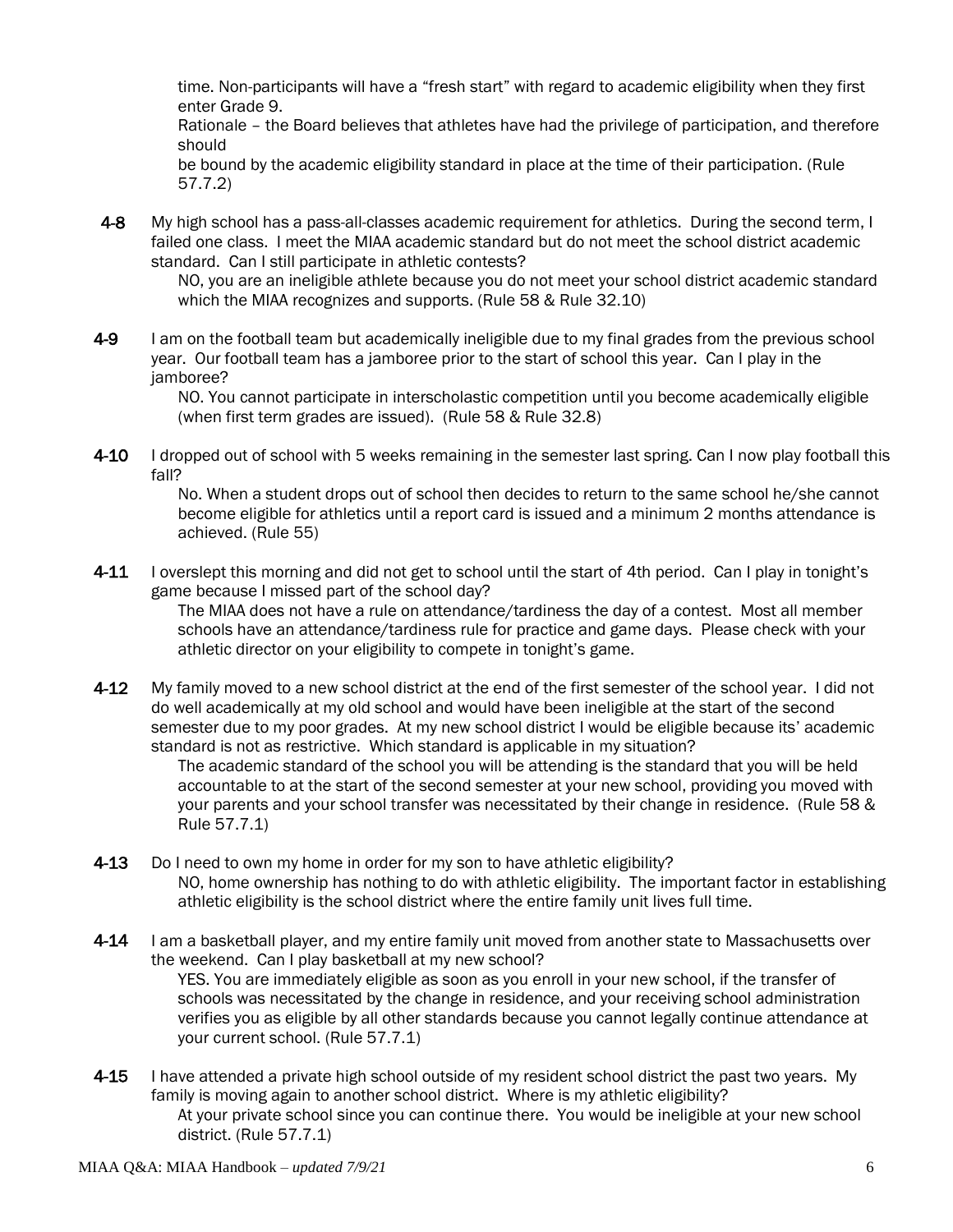- 4-16 I have completed the 8th grade at my public middle school and now want to transfer to a local private school for the 9th grade. Will I have any eligibility problems? No. By rule you are transferring at the break between the middle level and high school and will be eligible, provided you meet all conditions of athletic eligibility and have not participated in high school athletics while in middle school. (Rule 57.7.2)
- 4-17 I have been attending my resident high school for the past three years, but my parents are moving to another area of the state over the summer. I want to stay and finish my senior year at my current high school. Would I be athletically eligible?

YES. As long as you maintain continuous enrollment, and the school district allows you to stay, you have full athletic eligibility, regardless of where your family unit resides, provided you meet all other conditions of athletic eligibility.

4-18 Our daughter attends our local high school. We live in a multiple high school district that has four high schools. She is going to be a junior this year and wants to transfer to one of the other high schools in the district, because of some academic offerings that are not available at her high school. Will this transfer affect her athletic eligibility?

> Yes. (Rule 57.4) Form 200 could be used *if both schools are MIAA Member Schools. S*tudent could become eligible if both schools sign off.

4-19 I will be coming to Massachusetts as part of a yearlong cultural exchange. Will I be able to participate in athletics at my host school? YES, you will have one year of athletic eligibility as an exchange student, but only if you have not graduated or completed high school (13 years including kindergarten or 12 years), you are participating in a CSIET Approved Program, and satisfy all other school and MIAA rules. (Rule

57.6.1)

- 4-20 I am a graduate of my high school in my home country and will be spending a year in a high school in Massachusetts. Can I participate in sports at my host school? NO. You are a graduate of high school and have no further high school athletic eligibility. Your host high school may allow you to practice with a team, but you will not be able to participate in any level of interscholastic competition. (Rule 57.6.1 and Rule 32.8)
- 4-21 A family friend is a Doctor of Chiropractic's and has agreed to provide athletic physical exams for our family. Will this physical exam be accepted for interscholastic participation? NO, only those licensed to perform physical examinations are able to provide physical exams for athletic participation. Those licensed to perform physical examinations include a duly registered Physician, Physician's Assistant or Nurse Practitioner. (Rule 56.1)
- 4-22 I had a physical exam on April  $1<sup>st</sup>$  for spring sports. For how long is my physical good? Physical exams cover the student for 13 months and would expire on May  $1<sup>st</sup>$  of the following year. (Rule 56.1)
- 4-23 I have had some academic difficulty and will not graduate with my class in June. I will return to high school next year to complete all my credits and want to participate in athletics. I have been a member of the high school football team all four years. Are there any limitations on my athletic participation as a 5th year senior?

YES, you have no athletic eligibility remaining; you have already participated for four (4) consecutive years since entering or being eligible to enter the 9th grade. Your high school can choose to allow you to practice with the team, but you cannot compete in any interscholastic contests. (Rule 59 & 32.8)

4-24 I was involved in a serious car accident when I was a sophomore and was hospitalized for an extended period of time. I was unable to attend school for most of my sophomore year and am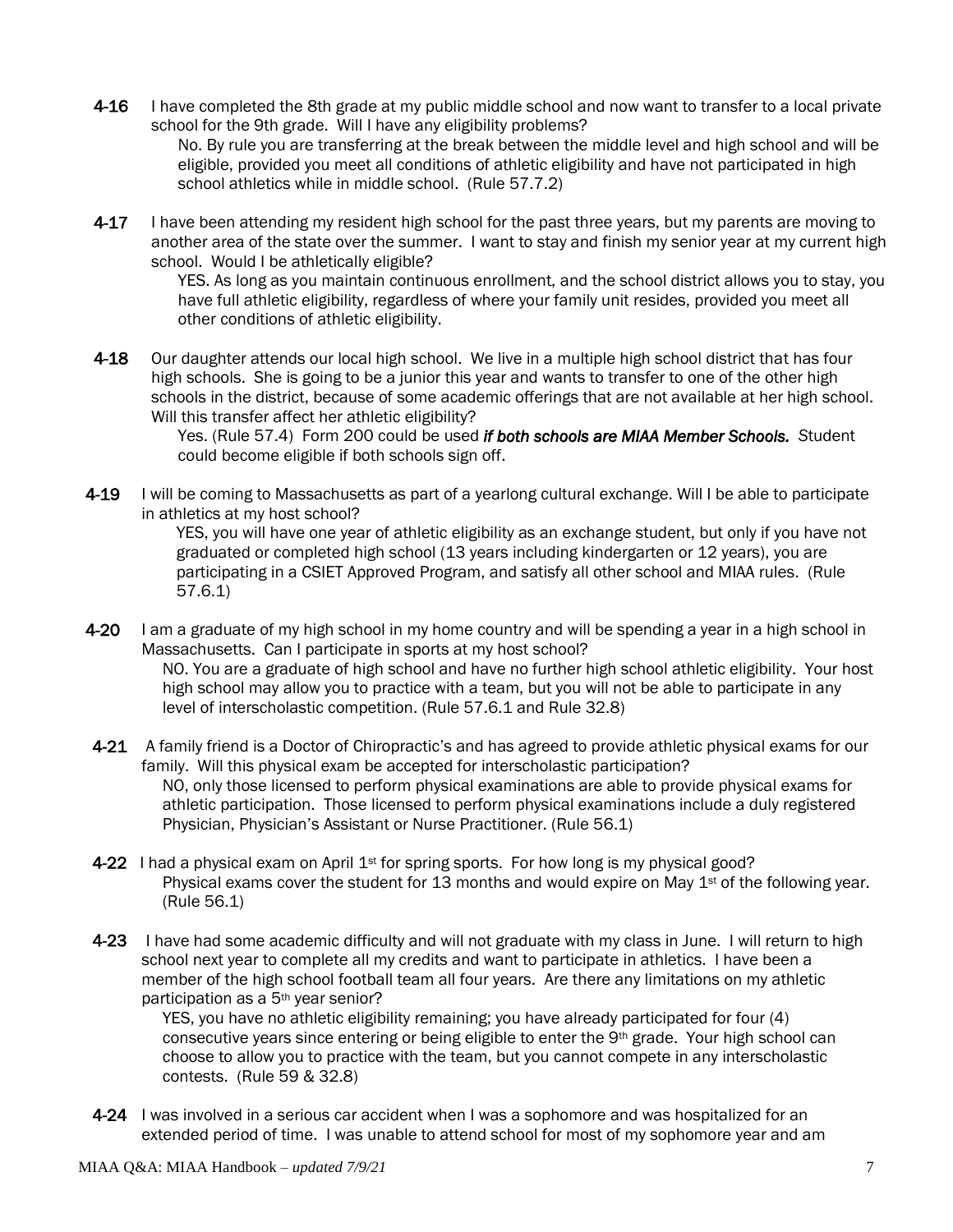behind in credits and will not graduate with my class. I will return to school for a fifth year to earn enough credits to graduate. Will I be able to participate in athletics?

No, unless your High School Principal chooses to seek a waiver of Rule 59. For any chance of success, the waiver request must demonstrate a hardship beyond your control that caused you to be behind in credits and unable to graduate with your class. (Rule 58 & 59)

- 4-25 Our son will not graduate from high school this June with his class; basically he has just been lazy and has not earned enough credits to graduate on time. He will either take summer school or go back to school next fall to earn enough credits to graduate. We understand there is an appeal process for athletic eligibility. We want to complete the process this spring so we can make a decision on completing his credits. If he will have athletic eligibility next fall, he will return to school in the fall. If not, he will take summer school to earn his credits, then go to community college next fall. Your son will not be able to appeal his eligibility until he has been issued the final report card for the academic year. You should base your decision on the best academic course of action for your son, not on his possible athletic eligibility. (Rule 58 & Rule 87.1)
- 4-26 My family moved to a new school district at the end of the first semester. My old school offered golf during the fall sports season. My new school offers golf in the spring season. Am I eligible to participate in golf at my new school, even though I have already played golf for a school this school year?

No. Only one season of a sport in a single academic year. (Rule 46)

- 4-27 I am a home school student in the eighth grade. My parents are going to hold me back as an eighth grader for an additional year. How will this affect my athletic participation? Home schooled students are not eligible unless your public school committee has adopted a policy to the contrary. The consecutive seasons of eligibility begin with the start of grade 9. (Rule 54 & Rule 59)
- 4-28 I am a select soccer player. Can I play on my select club team at the same time that I play on my high school team?

YES. Provided your own school does not have a more restrictive policy, you can participate on a non-school team at the same time you compete on your school team with a few restrictions. You cannot miss a high school competition or practice in order to participate in the non-school program. (Rule 45 & 96)

- 4-29 A college is recruiting me and they have asked me to visit campus and practice with the team. Will this jeopardize my athletic eligibility? NO. You are allowed to try out and/or practice with a college team, but cannot miss a high school practice or game. (Rule 45 & 96) Note: You need to check the NCAA regulations for any restrictions that may apply.
- 4-30 I have become a professional in the sport of bowling. Can I still play on my high school teams in all other sports?

YES. You must be an amateur in the sports you participate in at the high school level. (Rule 47.1)

- 4-31 I will be instructing, supervising and officiating at a sports camp this summer and will be paid for these duties. Will being paid affect my amateur status? NO. You can instruct, supervise or officiate for any organized youth sports program, recreation, and playground or camp activities without jeopardizing your amateur status, providing the pay is "nominal". (Rule 47.2)
- 4-32 I have been invited to attend one of the Nike Basketball camps this summer. As part of the camp, I will be given a pair of shoes and workout gear with a retail value of over \$400. Can I accept this merchandise without jeopardizing my amateur status?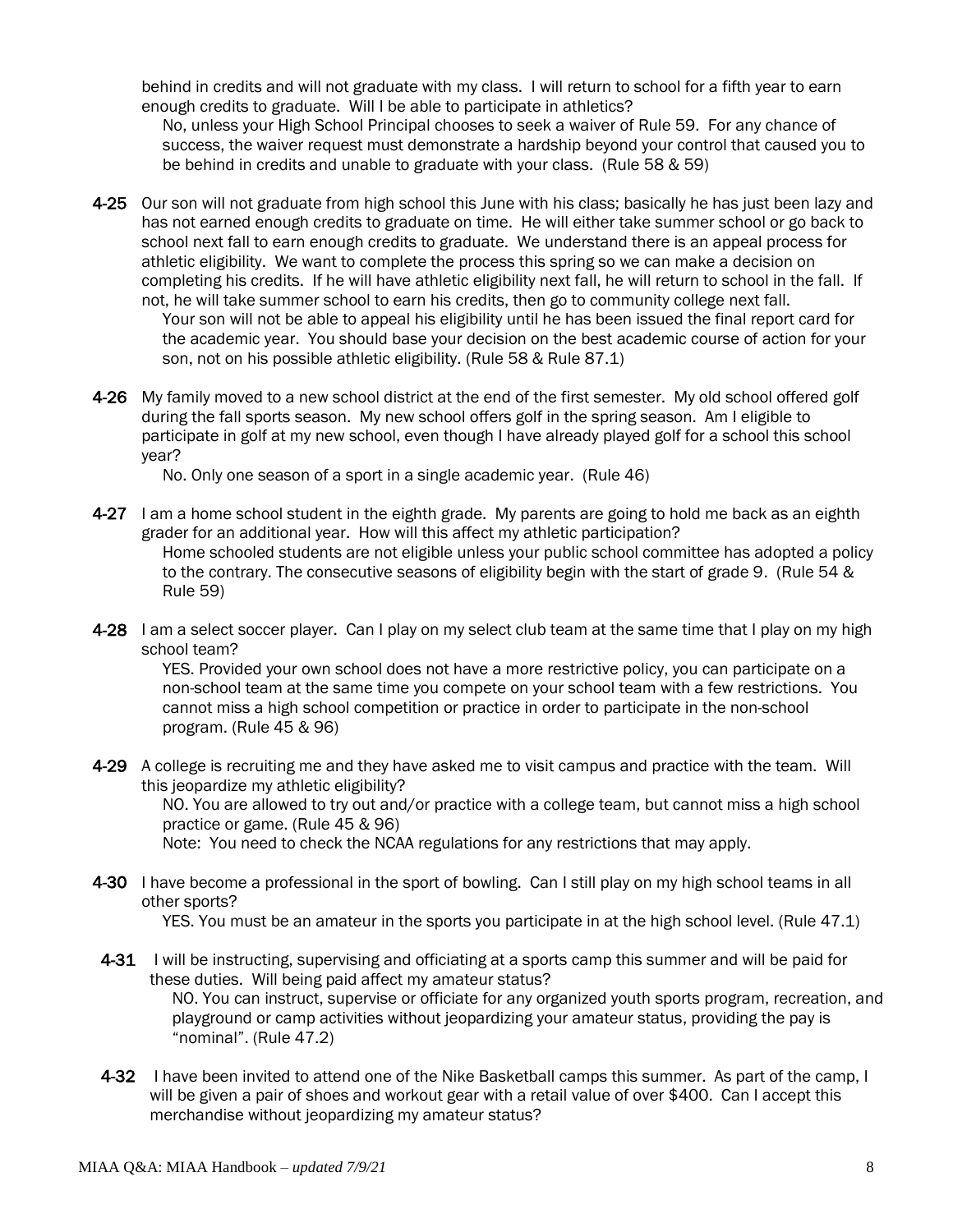NO. To maintain amateur status a student cannot accept merchandise or in-kind gifts. (Rule 47.1.3)

4-33 My son has been invited to participate in a large invitation track meet this summer in California. As part of the invitation the meet organizers have agreed to pay his transportation to and from the event, as well as provide housing and meals at the event. Is this allowable without jeopardizing his amateur status?

YES. You may accept reimbursement for the actual expenses for the athletic trip, but only if approved in advance by MIAA. (Rule 47.1.1)

- 4-34 My school does not offer German as a foreign language. I will be transferring to another school district in order to take German and other AP classes. Will I be able to play sports? NO. You will be ineligible for 1 year in all varsity sports participated in unless Form 200 is executed satisfactorily *between two MIAA Member Schools*. (Rule 57)
- 4-35 I have had a drug violation in middle school and have again been involved in another drug violation at the high school. Are the violations cumulative or do they apply to the middle level and high school levels separately?

Violations are cumulative only during each academic year (penalties do however carry over). (Rule 62)

4-36 My school district has a 365 day (or all year) athletic code prohibiting the use of illegal substances for all athletes, but my friends at a neighboring high school have indicated their school athletic code is for the school year only. Why are the athletic codes different?

The MIAA requires a school district to have an athletic code that covers the school year of participation. Schools and school districts have the right to have more restrictive athletic code rules that would cover the entire calendar year. (Rule 62 & Rule 32.10)

4-37 I was ejected from the basketball game because of offensive language directed towards the official. I was upset and wanted to leave the gym and get away from the game. My coach required me to stay on the team bench. Why?

Your coach is responsible for you until you return to your school after the game or are released to your parents by the coach. (Rule 49)

4-38 I had a player receive his first ejection from the varsity football game on Friday night. Can I play him in the junior varsity game on Monday and have him sit out the next varsity game? NO. Any ejected player or coach is ineligible for all contests until sitting out a contest in that sport at the same level of competition from which the person was ejected. (Rule 49)

- 4-39 Our wrestling coach was ejected last night from the varsity match. He wants to attend tonight's match so he can scout the visiting team. Do the rules permit this? NO. Any coach ejected cannot be involved in coaching to any degree and is not allowed into the facility during the suspension period. (Rule 49.4)
- 4-40 My starting pitcher (a junior) was ejected from the last baseball game of the season last spring. When does he have to sit out a contest? If the athlete is unable to complete a suspension during the sports season in which the ejection occurred, the suspension shall be carried over into the participant's next baseball season. (Rule 49.10)
- 4-41 My son was ejected for the second time in last night's basketball game. What is the penalty for the second ejection?

The second ejection in the same sport and season results in ineligibility for the remainder of the season and in all sports during that season for a year from the date of his/her second disqualification. (Rule 49.5)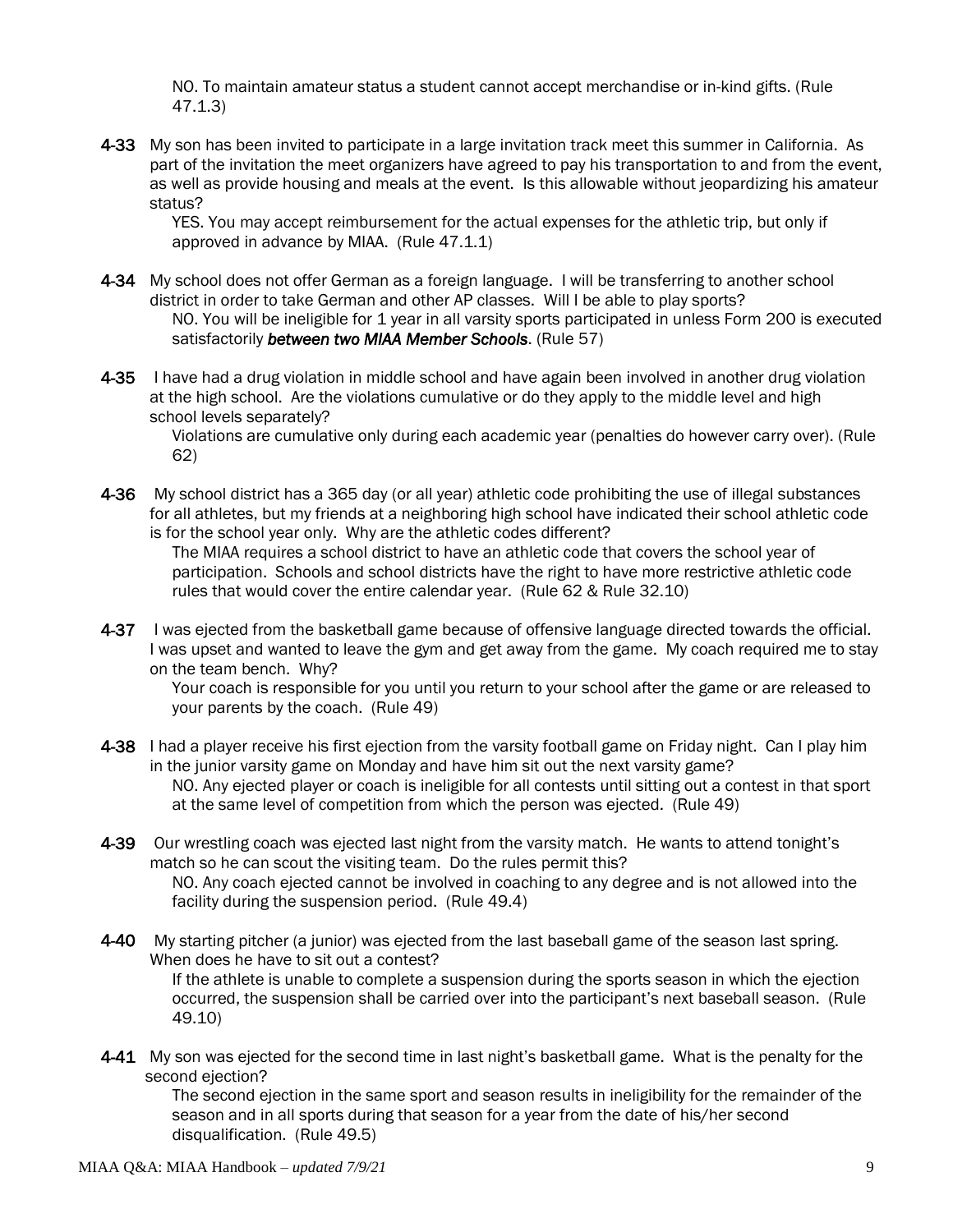4-42 As the athletic director, I want to appeal the ejection of my coach from yesterday's game. I agree with my coach that the official made the wrong judgment call. What is the appeal process I must follow?

There is no appeal of a coach or student disqualification for 1 or 2 games (Rule 49.1).

- 4-43 I lost my temper at last night's game and physically assaulted the official. I was ejected and will sit out the next game. Will there be any further penalties for my actions? YES. A student or coach who physically assaults an official shall be expelled from the activity immediately and banned from further participation or coaching in all sports for one year from the date of the offense. (Rule 49.6)
- 4-44 Are there any MIAA regulations governing the participation of a high school athlete between school sport seasons?

No. Students may participate in non-school programs as they choose. The MIAA out-of-season rules prohibit, or limit, the involvement of school coaches during the off-seasons. (Rule 40)

4-45 Could high school students participate as instructors in elementary or middle level sport camps or clinics?

Yes. High school athletes are allowed to be involved as instructors or volunteer coaches at the elementary or middle level. (Rule 47.2)

- 4-46 Could a high school senior assist with the middle level basketball program in the fall? Yes. (Rule 47.2)
- 4-47 One of the gymnasts on our team also participates in club gymnastics. She intends to practice for about 15 minutes at school, and then continue the practice at the club where she competes. Is that legal?

NO. Students cannot be given special treatment (late arrival, early dismissal, etc.) for non-school programs. (Rule 45)

4-48 I played Freshman football and violated the Chemical Health Rule in the winter and spring. Do I have to serve any penalty since I only play football?

Yes. Since you had two violations, you would sit out 25% of the total football season for the first violation and an additional 60% of the total season for the second violation. (If you chose to participate in a Dependency Program throughout the penalty period, the second violation would be 40% of the total season). *Or,* if the penalty period is not completed during the season of violation, the penalty shall carry over to the student's next season of actual participation, which may affect the eligibility status of the student during the next academic year. *(e.g. a student plays only football: he violates the rule in winter and/or the spring of same academic year: he would serve the penalty [ies] during the fall season of the next academic year).*  (Rule 62)

4-49 Two Sophomore Athletes (A & B) who played only baseball last year, violate the chemical health rule in October. They both go out for Indoor Track to serve the penalty. "A" leaves the team after 5 meets, since he does not like the sport. "B" violates the chemical health rule a second time in January and is dismissed from the team. What penalties have to be served?

"A" must serve the 25% penalty in the next season of full participation. Since "B" was dismissed from the team due to the second violation, the school may count that as completing the first and second penalty, provided 85% of the Track schedule was completed. (Rule 62 & icons)

4-50 I am the sending school Principal. Do I have to sign off on form 200, if I believe the student athlete in question is ineligible?

Yes, you have the option of initialing questions 3 a-f, or checking the box at question 4 and then signing the form with your athletic director. Form should be returned to receiving school within 3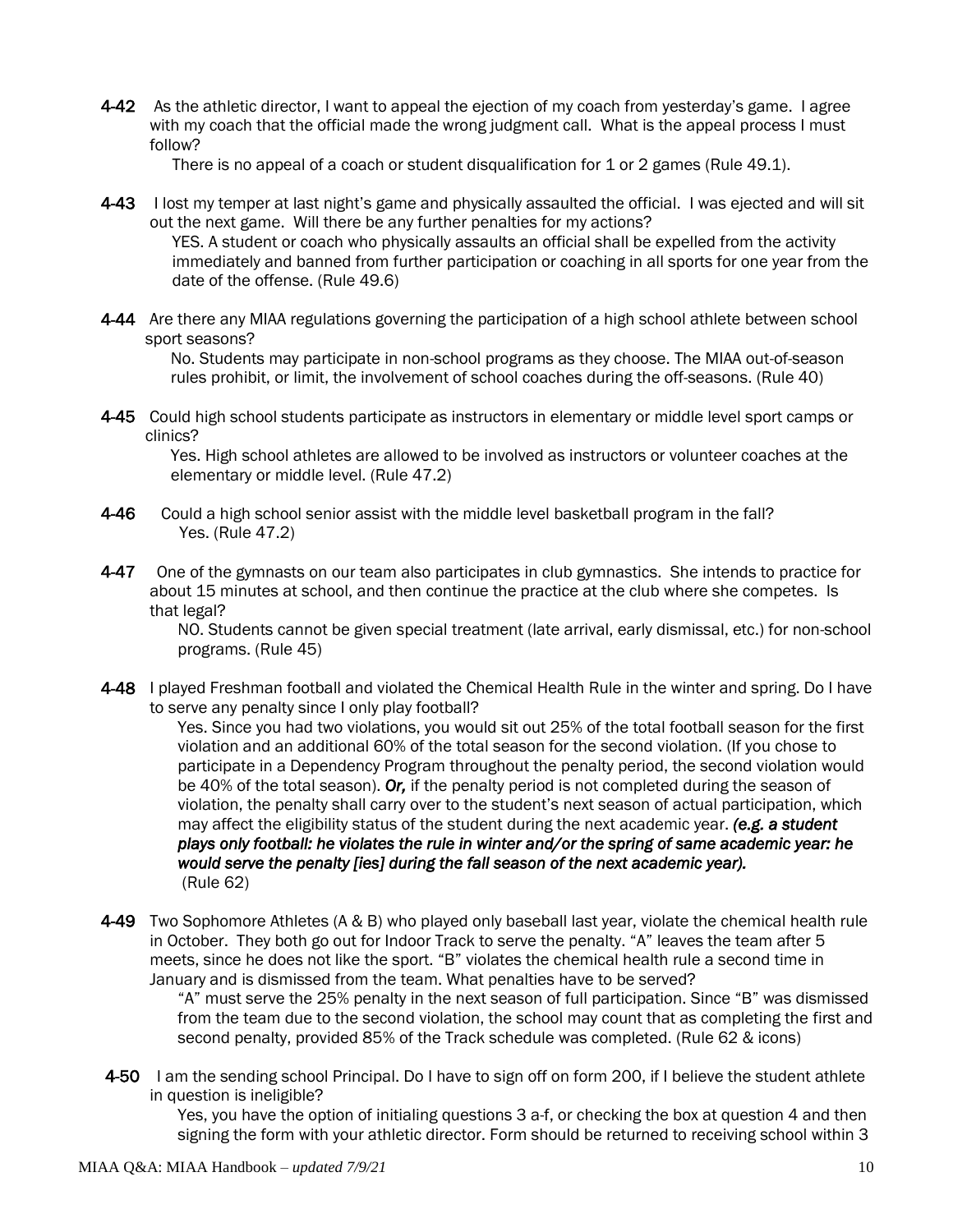days. (Rule 57.4 & icon). *If you allege a recruiting violation on Form 200, submission of additional proof in writing is required.* 

4-51 I am the receiving school Principal and sent Form 200 to the sending school and they have not returned within 3 days. What should I do?

Call the MIAA and they in turn will deal with the sending school. (Rule 57.4 & icon). *Please note that Form 200 may only be executed between MIAA schools. If sending school is not an MIAA Member School, must submit a waiver request to the MIAA or student must sit out one year in all sports competed at the varsity level (or its equivalent).* 

- 4-52 I'm graduating at the end of the first semester my senior year. Am I eligible to finish the Winter Season and participate during the Spring Season? Yes, you are eligible to complete the Winter Season and No, you are not eligible for the Spring.
- 4-53 Is a student serving a chemical health rule violation allowed to practice and play in scrimmages? Yes to practices and No to scrimmages. (Rules 32.8 and 62.1)
- 4-54 I violated the chemical health rule during the baseball season and missed the final 3 games of a 5 game penalty. Do I have to miss 2 baseball games next season or do I have to sit out during the football season?

You served 60% of your penalty (3 of 5) and now you must serve 40% during your next season of play (football:  $40\% \times 2 = .8 = 1$  game). (Rule 62.1) The minimum in any carryover would be 1 contest.

4-55 Player gets second DQ in last game of season. When do they serve the penalty? Freshman, Sophomore, Junior – next year during same season. Senior – next season a participant. (Rule 49.5)

#### Part V – Sport Rules

(Rule 58)

- 5-1 One of the wrestlers will return from basic military training one week into the wrestling season. Can basic training count toward the pre-contest practice requirements? No. (Rule 84.3.4)
- 5-2 Our family generally travels out of state on the winter vacation to spend time with relatives, but my gymnastics coach has scheduled practice on Thursday, Friday and Saturday of that vacation. Can coach do that?

Each school decides when, where, and how long practice sessions will be conducted, providing they do not violate a Rule (see MIAA Sport Limitation Information Sheet).

- 5-3 What sports require meetings of coaches, athletes and officials? Soccer: head coaches pre-season and ice hockey: pre-season sportsmanship seminar for coaches, team, booster clubs, cheerleaders, parents and must have an ice hockey official explain new rules. (Rule 78.2.1 and ice hockey booklet)
- 5-4 We do not have a trainer at our school. What sports mandate medical personnel be in attendance? All levels of Wrestling, Rugby, Football and Varsity Ice Hockey. (Rule 84.5, Rule 76.3, Rule 69.2, & 72.2)
- 5-5 I'm a new athletic director and want to know what sports need a site supervisor who is not a coach? Varsity basketball, ice hockey (all levels) and varsity boys' soccer (Rules 66.8, 72.17 & 78.2.21)